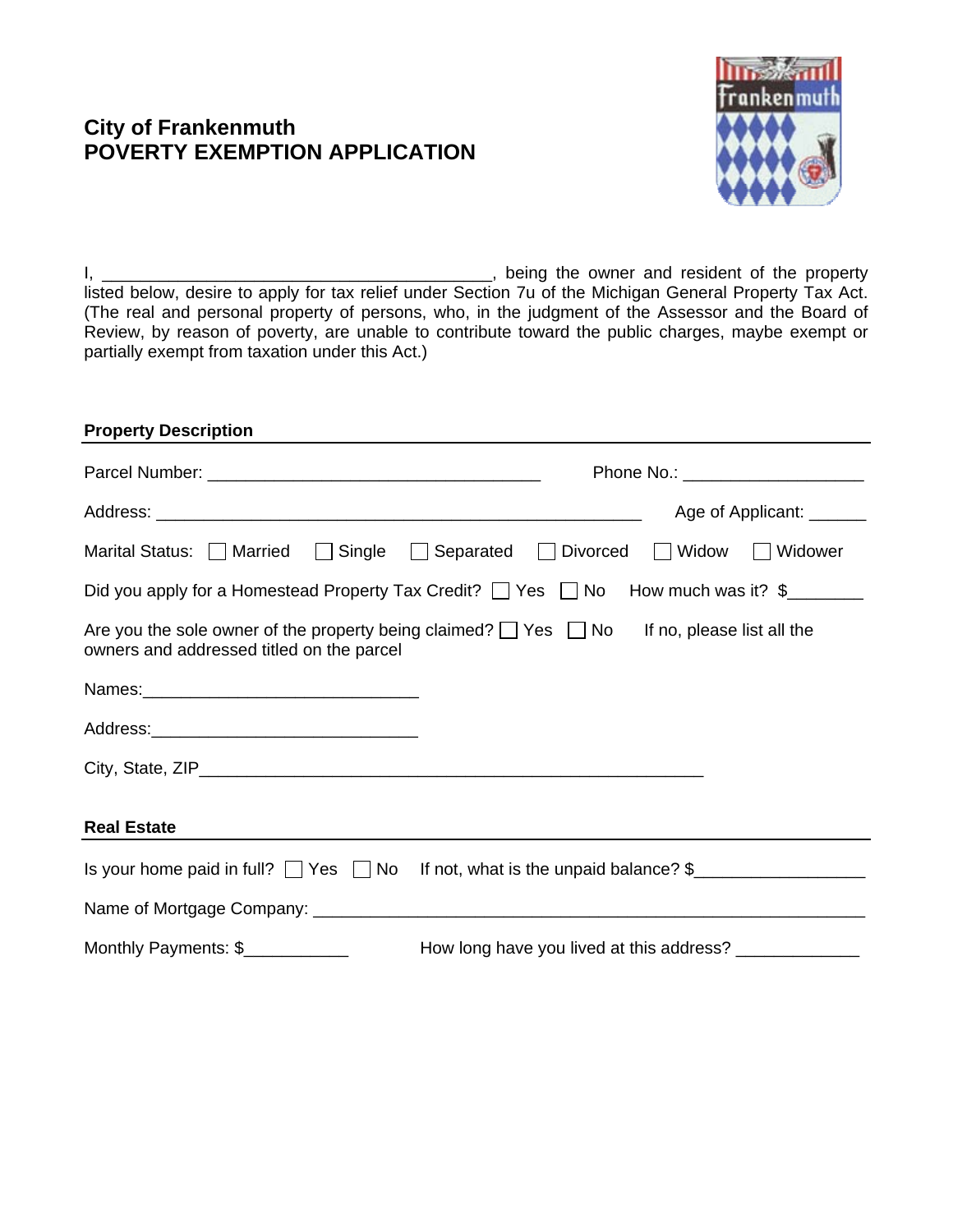Do you own, or are you buying, any other property? If so, list below:

| <b>Property Address</b> | <b>Title Holder of Property</b> | <b>Assessed Value</b> | Amount & Date of<br><b>Last Taxes Paid</b> |
|-------------------------|---------------------------------|-----------------------|--------------------------------------------|
|                         |                                 |                       |                                            |
|                         |                                 |                       |                                            |
|                         |                                 |                       |                                            |
|                         |                                 |                       |                                            |

Income from property: \_\_\_\_\_\_\_\_\_\_\_\_\_\_\_\_\_\_\_\_\_\_\_\_\_\_\_\_\_\_\_\_\_\_\_\_\_\_\_\_\_\_\_\_\_\_\_\_\_\_\_\_\_\_\_\_\_\_\_\_\_\_\_\_

#### **Additional Information**

Employer: \_\_\_\_\_\_\_\_\_\_\_\_\_\_\_\_\_\_\_\_\_\_\_\_\_\_\_\_\_\_\_\_\_\_\_\_\_\_\_\_\_\_\_\_\_\_\_\_\_\_\_\_\_\_\_\_\_\_\_\_\_\_\_\_\_\_\_\_\_\_\_\_\_

List all income from salaries, social security, rents, pension, unemployment compensation, disability, government pensions, dividends, workmen's compensation, union claims and lawsuits, alimony, child support or any other source.

| Source of Income | <b>Monthly Amount</b> |
|------------------|-----------------------|
|                  |                       |
|                  |                       |
|                  |                       |
|                  |                       |

Bank Accounts and Savings: List all bank accounts owned by your or your spouse. Also list all savings certificates, postal savings and cash in deposit box, on hand, or on deposit in credit unions.

| Name of Institution | Name on Account | Amount on<br>Deposit | <b>Amount and Date</b> |
|---------------------|-----------------|----------------------|------------------------|
|                     |                 |                      |                        |
|                     |                 |                      |                        |
|                     |                 |                      |                        |
|                     |                 |                      |                        |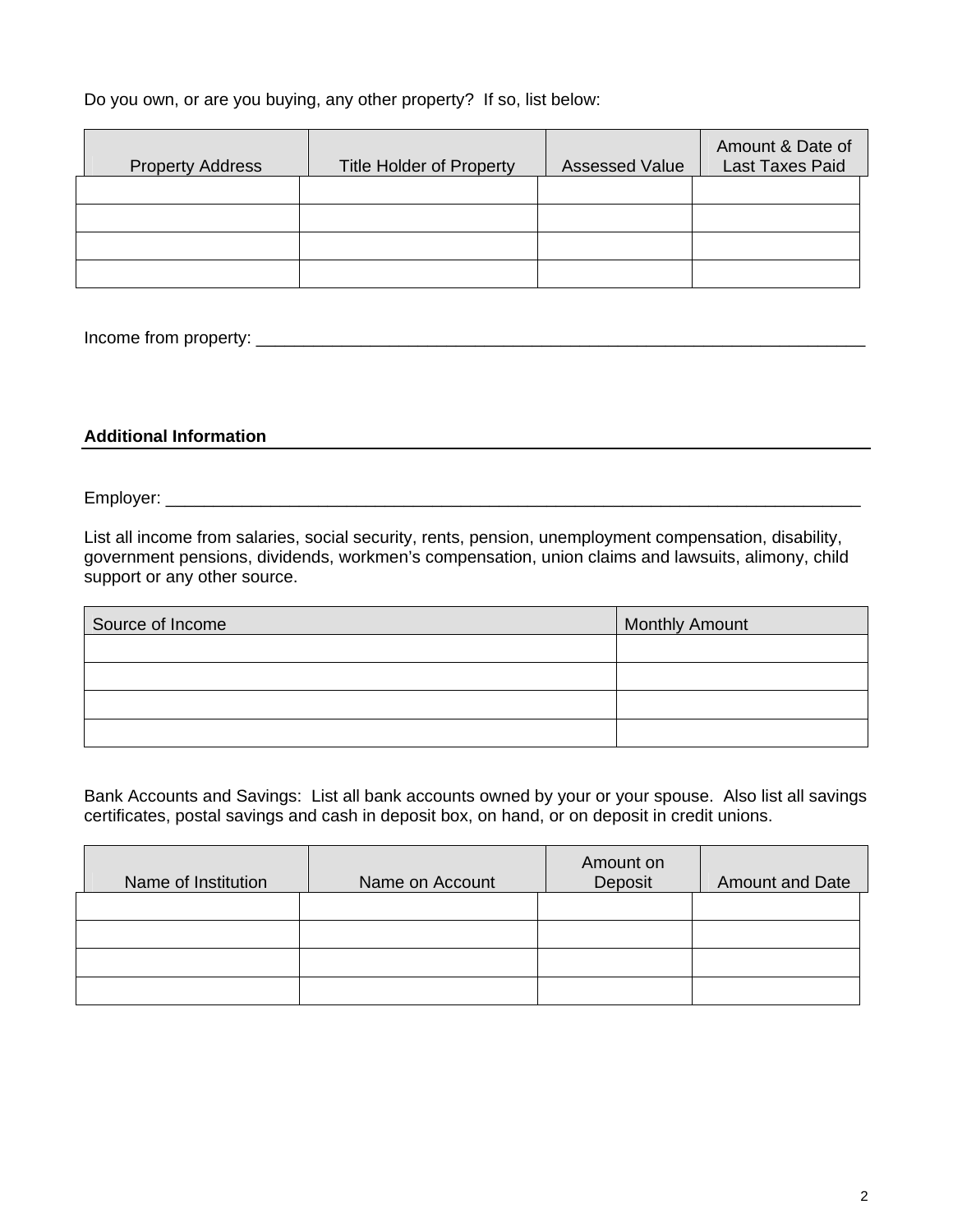List all stocks, bonds, mortgages or land contracts owned by you or your spouse.

| <b>Insured</b> | Face Amt.<br>of Policy | <b>Monthly</b><br>Payment | Paid Up<br><b>Policies</b> | Name of<br><b>Beneficiary</b> | Relationship<br>of Beneficiary |
|----------------|------------------------|---------------------------|----------------------------|-------------------------------|--------------------------------|
|                |                        |                           |                            |                               |                                |
|                |                        |                           |                            |                               |                                |
|                |                        |                           |                            |                               |                                |
|                |                        |                           |                            |                               |                                |

Motor vehicles in household:

| Make | Year | <b>Monthly Payment</b> | <b>Balance</b> |
|------|------|------------------------|----------------|
|      |      |                        |                |
|      |      |                        |                |
|      |      |                        |                |

List below all persons living with you:

| Name | Age | Relationship | Are they<br>Working? | How much money do<br>they contribute? |
|------|-----|--------------|----------------------|---------------------------------------|
|      |     |              |                      |                                       |
|      |     |              |                      |                                       |
|      |     |              |                      |                                       |
|      |     |              |                      |                                       |

Personal Debts: What do you owe?

| To Whom | For What | Date of Debt | Original<br>Amount | Monthly<br>Payment | <b>Balance</b> |
|---------|----------|--------------|--------------------|--------------------|----------------|
|         |          |              |                    |                    |                |
|         |          |              |                    |                    |                |
|         |          |              |                    |                    |                |
|         |          |              |                    |                    |                |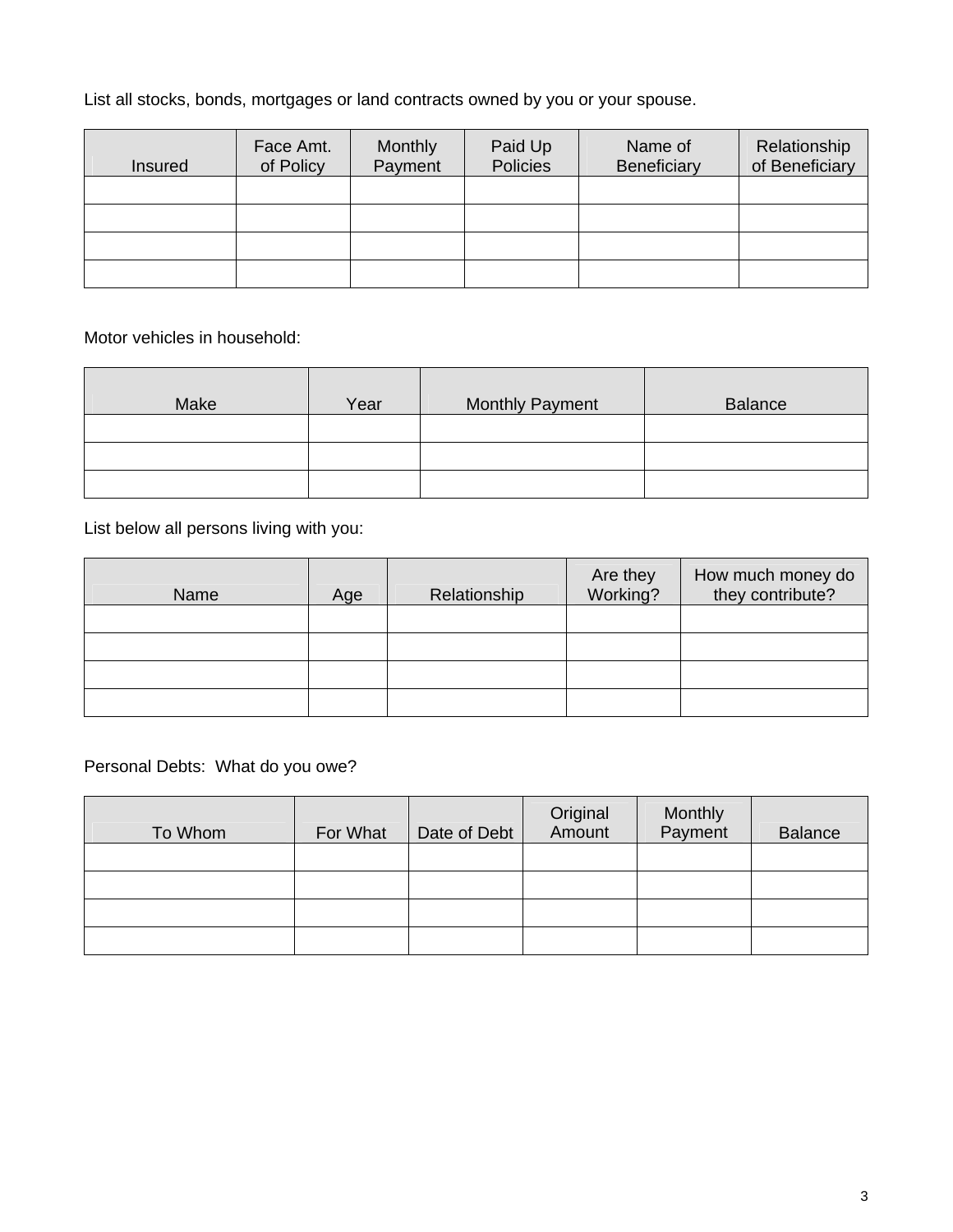Other Debts: List all other monthly obligations.

| To Whom | Amount | To Whom | Amount |
|---------|--------|---------|--------|
|         |        |         |        |
|         |        |         |        |
|         |        |         |        |
|         |        |         |        |

Asset Listing: List all other assets owned or controlled by you and their value. For example: Boats, coin collections, art objects, antiques, silver, gold, etc.

| Type of Asset | Value | Owner |
|---------------|-------|-------|
|               |       |       |
|               |       |       |
|               |       |       |
|               |       |       |

Is there any further information you wish to add? \_\_\_\_\_\_\_\_\_\_\_\_\_\_\_\_\_\_\_\_\_\_\_\_\_\_\_\_\_\_\_\_\_\_\_\_\_\_\_\_\_\_\_

NOTICE: Any willful misstatements or misrepresentations made on this form may constitute perjury, which, under the law, is a felony punishable by fine or imprisonment.

\_\_\_\_\_\_\_\_\_\_\_\_\_\_\_\_\_\_\_\_\_\_\_\_\_\_\_\_\_\_\_\_\_\_\_\_\_\_\_\_\_\_\_\_\_\_\_\_\_\_\_\_\_\_\_\_\_\_\_\_\_\_\_\_\_\_\_\_\_\_\_\_\_\_\_\_\_\_\_\_\_\_

NOTICE: A copy of your latest Federal Income Tax Return, State Income Tax Return (MI-1040) and your Homestead Property Tax Credit claim (MI-1040 CR-1, 2, 3 or 4) must be attached as proof of income.

### **DO NOT SIGN UNTIL WITNESSED BY THE ASSESSOR OR BOARD OF REVIEW.**

STATE OF MICHIGAN COUNTY OF \_\_\_\_\_\_\_\_\_\_\_\_

The undersigned, being duly sworn, deposes and says that the statements made in the foregoing application are true and that he/she has no money, income or property other than that mentioned herein.

 $\overline{\phantom{a}}$  , and the contract of the contract of the contract of the contract of the contract of the contract of the contract of the contract of the contract of the contract of the contract of the contract of the contrac

Subscribed and sworn to me this \_\_\_\_\_ day of \_\_\_\_\_\_\_\_\_\_\_\_\_\_\_\_\_\_\_\_\_, 20\_\_\_\_\_.

 Assessing Officer or Member, Board of Review or Notary Public

\_\_\_\_\_\_\_\_\_\_\_\_\_\_\_\_\_\_\_\_\_\_\_\_\_\_\_\_\_\_\_\_\_\_\_

Petitioner's Signature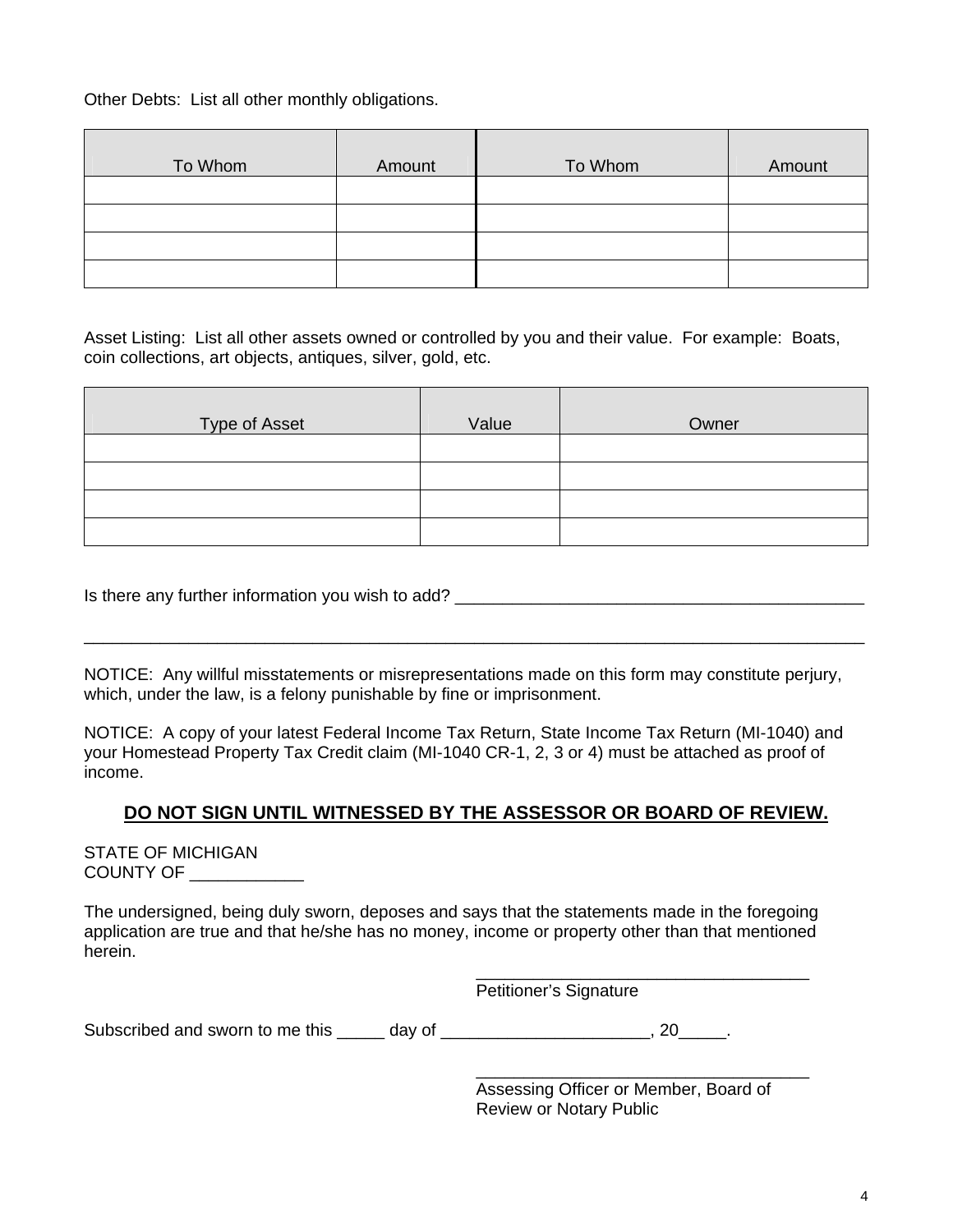## **This application must be returned to the Assessor or the Board of Review .**

| FOR BOARD OF REVIEW USE ONLY                            |                                                                                                                                                                                                                                |  |  |  |
|---------------------------------------------------------|--------------------------------------------------------------------------------------------------------------------------------------------------------------------------------------------------------------------------------|--|--|--|
| Disposition by Board of Review                          | Date: the contract of the contract of the contract of the contract of the contract of the contract of the contract of the contract of the contract of the contract of the contract of the contract of the contract of the cont |  |  |  |
| Denied<br>$\Box$ Reduce to $\$\underline{\hspace{2cm}}$ |                                                                                                                                                                                                                                |  |  |  |
| <b>Board of Review</b>                                  | Assessor                                                                                                                                                                                                                       |  |  |  |
|                                                         |                                                                                                                                                                                                                                |  |  |  |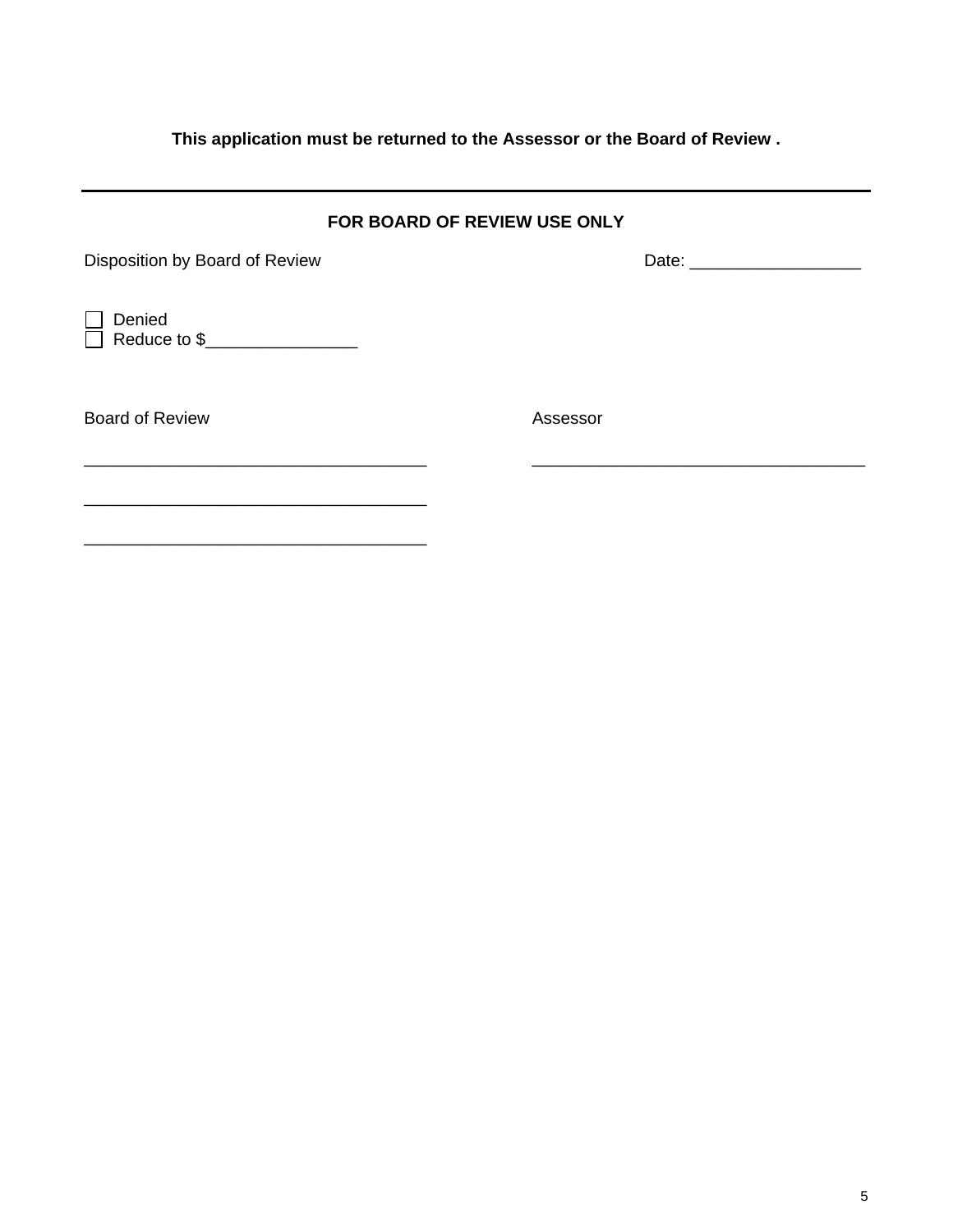### **Instruction for Applicant Requesting Consideration for a Poverty Exemption**

- 1. Applicants must obtain the proper applications from the Assessor's Office. Handicapped or infirmed applicants may call the Assessor's Office to make necessary arrangements for assistance.
- 2. Applicants annual household income shall not exceed the Federal Poverty Income thresholds as defined and determined annually by the U.S. Department of Commerce.
- 3. Applicants must be owners of the property and reside therein.
	- a. Must produce a driver's license or other acceptable methods of identification.
	- b. Must produce a deed, land contract or other evidence of ownership if Assessor requests it.
- 4. Applicants must fill out the application form in its entirety and return it, in person, to the City Assessor's Office at 240 W. Genesee, Michigan, 48734 except as noted in Item 1 above.
	- a. Application must not be signed until it is returned.
	- b. Application must be witnessed by the Assessing Officer or Board of Review member.
- 5. All applicants must submit last year's copies of the following:
	- a. Federal Income Tax Return 1040 or 1040A
	- b. State Income Tax Return MI-1040
	- c. Homestead Property Tax Claim MI-1040CR
- 6. Applications must be filed with the Assessor between February 1 and the close of the Board of Review.
- 7. Applications may be reviewed by the Board without the applicant being present. However, the Board may request that an applicant be physically present to respond to any questions the Board of Assessor may have. This means that you may be called in to appear on short notice.
- 8. You may have to answer questions regarding your financial affairs, your health or the status of people living in your home before the Board at a meeting which is open to and will be attended by the public.
- 9. Applicants appearing before the Board will be administered an oath as follows:

"Do you \_\_\_\_\_\_\_\_\_\_\_\_\_\_\_\_\_ swear and affirm that the evidence and testimony you will give in your own behalf before the Board of Review is the truth, the whole truth, and nothing but the truth, so help you."

Applicant responds, "I do" or "I will".

- 10. The Assessor must agree to the Board's decision in regards to the disposition of all individual poverty claims or the decision is null and void.
- 11. Applicants will be evaluated based on:
	- a. Data submitted to the Board by the petitioner.